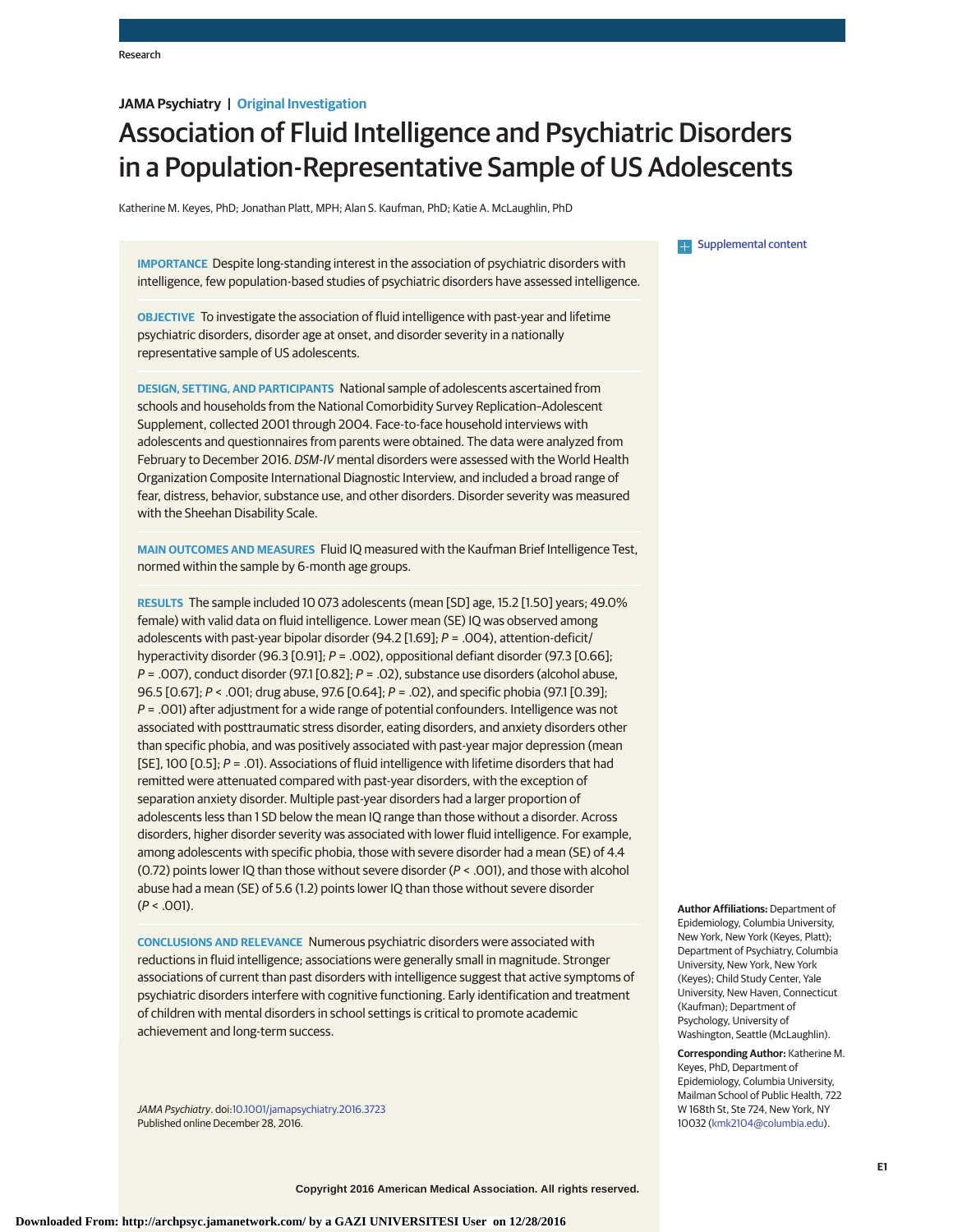Many psychiatric disorders involve disruptions in<br>
cognitive functioning. These encompass attention,<br>
memory, language processing, and executive<br>
functions <sup>1-7</sup> Given these patterns, there has been longcognitive functioning. These encompass attention, functions.<sup>1-7</sup> Given these patterns, there has been longstanding interest in the association of psychiatric disorders with intelligence.

Intelligence is a complex construct that has inspired a voluminous literature regarding its definition, measurement, and implications. Modern conceptualizations typically acknowledge a general intelligence factor (often referred to as *g*) as well as narrower, more specific abilities (eg, processing speed, visuospatial reasoning, working memory).<sup>8(pp34-52),9</sup> The specific abilities encompassing intelligence continue to be debated,<sup>10,11</sup> but a widely accepted model of cognitive abilities distinguishes between fluid and crystallized intelligence as 2 primary components.<sup>12</sup> Fluid intelligence reflects reasoning and the ability to solve novel problems; crystallized intelligence reflects knowledge and skills that are the result of experience and learning.<sup>13(pp87-120)</sup> Analysis of the structure of cognitive abilities underlying intelligence suggests that fluid reasoning loads most strongly onto the generalized intelligence factor<sup>14(pp115-142)</sup> and is indistinguishable from *g*. 15

To what extent are psychiatric disorders associated with fluid intelligence? Modern examination of intelligence and psychiatric disorders has been primarily limited to relatively small, clinical samples. Poor performance on intelligence tests has been documented in individuals with attentiondeficit/hyperactivity disorder (ADHD),<sup>16-20</sup> conduct disorder and oppositional defiant disorder (ODD),<sup>21-28</sup> and posttraumatic stress disorder (PTSD).<sup>5,6,29</sup> Associations of intelligence with depression and anxiety disorders are inconsistent across studies.<sup>21,30-33</sup> The degree to which intelligence is associated with most psychiatric disorders remains an open question, given inherent biases in studies composed of clinical samples and the lack of population-based studies that measure intelligence.

One important question is whether associations of intelligence with psychiatric disorders reflect that low intelligence is a risk factor for psychiatric disorders or that changes in cognitive functioning are a consequence of developing a psychiatric disorder. While prospective data are optimal to adjudicate between these possibilities, to date such evidence exists only for disruptive behavior problems, indicating that low intelligence prospectively predicts life-course–persistent antisocial behavior, particularly for males. $24,34$  If low intelligence associated with other psychiatric disorders reflects a consequence rather than risk factor for psychiatric disorders, we would expect associations of intelligence to be stronger among individuals who currently meet criteria for a disorder as compared with those who have met criteria in the past but do not currently. In contrast, if low IQ is a risk factor for psychiatric disorders, we should observe associations of similar magnitude for both current and past disorders with IQ.

In the present report, we investigate the association of fluid intelligence with a wide range of psychiatric disorders in a nationally representative sample of US adolescents. We present intelligence estimates for adolescents who currently meet criteria for fear, distress, behavior, and substance use disorders,

#### **Key Points**

**Question** What is the association between fluid intelligence and psychiatric disorders among adolescents?

**Findings** Fluid intelligence was lower among adolescents who met criteria for the following psychiatric disorders at the time of intelligence testing: bipolar disorder, attention-deficit/ hyperactivity disorder, oppositional disorder, conduct disorder, substance use disorders, and specific phobia. Those with severe disorders had the strongest association with IQ.

**Meaning** Active symptoms of psychiatric disorders may interfere with cognitive functioning, and early identification and treatment of children with mental disorders in school settings are critical to promote academic achievement and long-term success.

as well as for those who met criteria in the past but not currently, and further examine associations between fluid intelligence and psychiatric disorders by age at onset and severity of disorder.

# Methods

## Sample

Data were drawn from the National Comorbidity Survey Adolescent Supplement (NCS-A), a nationally representative, faceto-face survey of 13- to 18-year-olds sampled from the continental United States in 2001 to 2004.<sup>35</sup> The sample was selected through a dual-frame design, with adolescents recruited from both schools and households.<sup>36-38</sup> The sample included 10 148 English-speaking adolescents, 10 073 (99.3%) with valid outcome data that were analyzed in the present study. Sample weights were created based on the 2000 Census. More details on NCS-A sampling and weighting procedures are available elsewhere.37-39

Written informed consent from adults and assent from adolescents were obtained. Each participant received \$50 for participation. The Human Subjects Committees of Harvard Medical School and the University of Michigan approved recruitment and consent procedures; the Institutional Review Board of Columbia University approved the present analysis.

## **Measures**

#### Kaufman Brief Intelligence Test

Adolescents completed the fluid intelligence portion of the Kaufman Brief Intelligence Test  $(K-BIT)$ ,  $40,41$  which assesses fluid reasoning with 48 items. This task uses abstract matrices similar to those developed by Raven,<sup>42</sup> which are prototypical measures of fluid reasoning and general intelligence.<sup>43</sup> The K-BIT Matrices test involves a series of progressively more challenging items. Test administration was discontinued when an adolescent responded incorrectly to all items in a set (sets include 5 items initially and 4 items for the last 2 sets). The K-BIT (and its revision, the KBIT-2) is widely used among children,<sup>40,44-50</sup> adolescents,<sup>51-53</sup> and adults<sup>54-56</sup>; the items on the K-BIT have well-documented reliability across these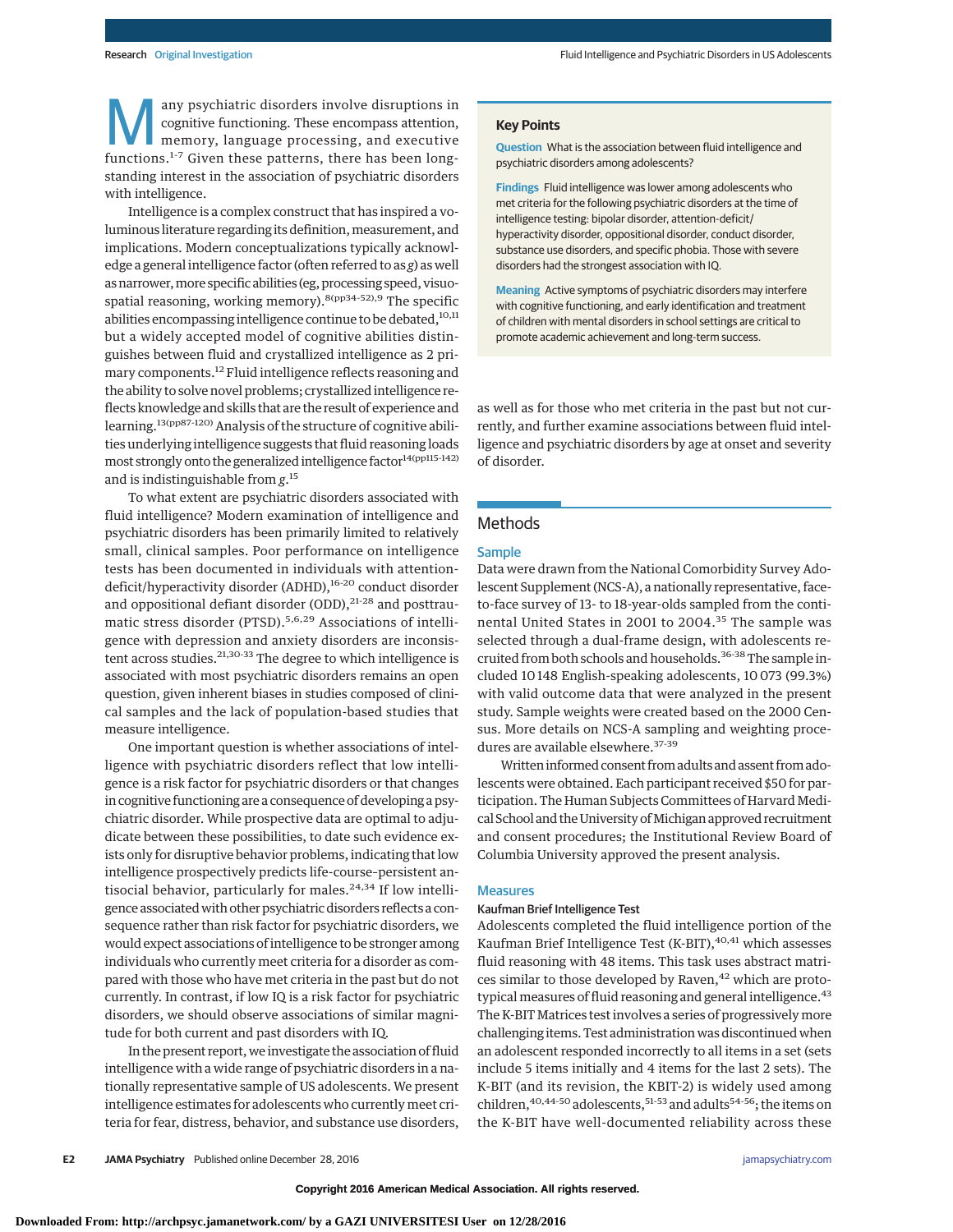samples, and results across samples correlate with reassessments, suggesting that the interpretation of results across samples has strong validity. Hereafter, we refer to fluid intelligence on the K-BIT as IQ.

The K-BIT norms were created specifically for the NCS-A by the test developer (A.S.K.), as the NCS-A is considerably larger than the original normative sample for the K-BIT; in addition, the K-BIT was published in 1990, so its norms were outdated. Raw scores were generated based on the K-BIT manual for 91.3% of tests, which were administered and scored exactly as prescribed. An additional 8.4% of tests could be scored despite deviations in test administration. For example, some respondents were only asked the most difficult item in each set. In these cases, the K-BIT score was imputed based on the number of correct items and the level at which they met discontinuation criteria. A small percentage of cases (0.3%) were excluded because of invalid test administration. No items were scored for 397 participants; their score was imputed as the mean of the 6-month age group. Scores were normed within 6-month age groups to a mean of 100 and standard deviation of 15. The K-BIT Matrices test demonstrated good internal consistency (Cronbach α = .90), comparable to the value of 0.88 reported in the K-BIT manual for ages 13 to 19 years.<sup>40</sup> Exploratory factor analyses indicated that a 1-factor model adequately fit the data.

#### Psychiatric Diagnoses

An adolescent version of the Composite International Diagnostic Interview for DSM-IV was used to assess psychiatric disorders.<sup>35,36,39</sup> Disorders were grouped into 5 empirically defined clusters<sup>57</sup>: (1) fear disorders (specific phobia, agoraphobia, social phobia, panic disorder); (2) distress disorders (separation anxiety disorder, PTSD, major depressive episode/ dysthymia, generalized anxiety disorder); (3) behavior disorders (ADHD, ODD, conduct disorder, eating disorders); (4) substance use disorders (alcohol and drug abuse, with or without dependence); and (5) bipolar disorder. Attentiondeficit/hyperactivity disorder is based on parent-report only. Oppositional defiant disorder and depression combined parent- and child-report of symptoms using an "or" rule.<sup>58,59</sup> Children and parents who endorsed symptoms of each psychiatric disorder were asked about the age symptoms began. Clinical reappraisal of children comparing Composite International Diagnostic Interview diagnoses to those assessed with a clinical interview showed good concordance.<sup>39</sup>

#### Disorder Severity

Respondents who met criteria for a diagnosis completed the Sheehan Disability Scales<sup>60</sup> assessing the extent to which symptoms of the disorder interfered with home life, school or work, family relationships, and social life on a 0-to-10 Likert scale. Consistent with prior research,<sup>61,62</sup> severe impairment was operationalized as a score of 7 or higher in any 1 of the 4 domains.

## **Covariates**

Parental education (less than high school, high school graduate, some college, college degree or more), parental income

(<1.5, 1.5-3.0, 3.1-6.0, >6.0 times the poverty level), race/ ethnicity (non-Hispanic white, non-Hispanic black, Asian, other), age, nativity (US born vs not), number of siblings, and birth order were adjusted for in all models. The mean (SE) K-BIT score when all covariates were at their reference level was 102.2 (1.75). In addition, lifetime disorders other than the focal disorder being examined were adjusted for using dichotomous indicators of any fear disorder, any distress disorder, any behavior disorder, any substance use disorder, and bipolar disorder.

## Statistical Analysis

We examined mean levels of fluid intelligence among those meeting criteria for past-year and lifetime psychiatric disorders using linear regression. Effect sizes were estimated using the Cohen *d*. We examined the distribution of low (<1 SD below the mean), average (within 1 SD of the mean), and high (>1 SD above the mean) fluid intelligence across disorder groups, and estimated associations with past-year and lifetime psychiatric disorders using generalized logit models. Sample sizes for each disorder group (past year, lifetime but not current, and by age at onset), as well as the no-disorder group, are provided in Table 1; cells with insufficient sample size (<10) were not analyzed. In eTable 1 in the [Supplement,](http://jama.jamanetwork.com/article.aspx?doi=10.1001/jamapsychiatry.2016.3723&utm_campaign=articlePDF%26utm_medium=articlePDFlink%26utm_source=articlePDF%26utm_content=jamapsychiatry.2016.3723) we provide cell sizes for those with a current disorder that began in the past year and for those with a current disorder that began prior to the past year. Finally, we examined whether sex and parent income moderated the associations of mental disorders with fluid intelligence and found no evidence of effect modification. All analyses were estimated with survey design weights; standard errors, estimated with Taylor series linearization implemented in SAS, version 9.4 for Windows (IBM). A false discovery rate correction for multiple comparisons was applied to all analyses given the large number of statistical tests.<sup>63</sup>

## **Results**

## Fluid Intelligence and Past-Year Psychiatric Disorders

Table 2 presents adjusted means and standardized  $β$  for the association between fluid intelligence and past-year psychiatric disorder, as well as lifetime (but not past-year) disorder (eTable 2 in the [Supplement](http://jama.jamanetwork.com/article.aspx?doi=10.1001/jamapsychiatry.2016.3723&utm_campaign=articlePDF%26utm_medium=articlePDFlink%26utm_source=articlePDF%26utm_content=jamapsychiatry.2016.3723) presents unadjusted means). Pastyear bipolar disorder was associated with the lowest average fluid intelligence (mean [SE], 94.2 [1.69]; *P* = .004) followed by behavior disorders, with ADHD (mean [SE], 96.3 [0.91]; *P* = .002), conduct disorder (mean [SE], 97.1 [0.82]; *P* = .02), and ODD (mean [SE], 97.3 [0.66]; *P* = .007) each falling significantly below the populationmean. Past-year substance use disorders were also associated with low IQ (mean [SE] for alcohol abuse, 96.5 [0.67]; *P* < .001; drug abuse, 97.6 [0.64]; *P* = .02). Of the fear and distress disorders, only past-year specific phobia (mean [SE], 97.1 [0.39]; *P* = .001) was associated with low fluid intelligence. Past-year major depression was associated with slightly higher fluid intelligence (mean [SE], 100 [0.5]; *P* = .01) compared with those with no distress disorders. Fluid intelligence decreased as the number of current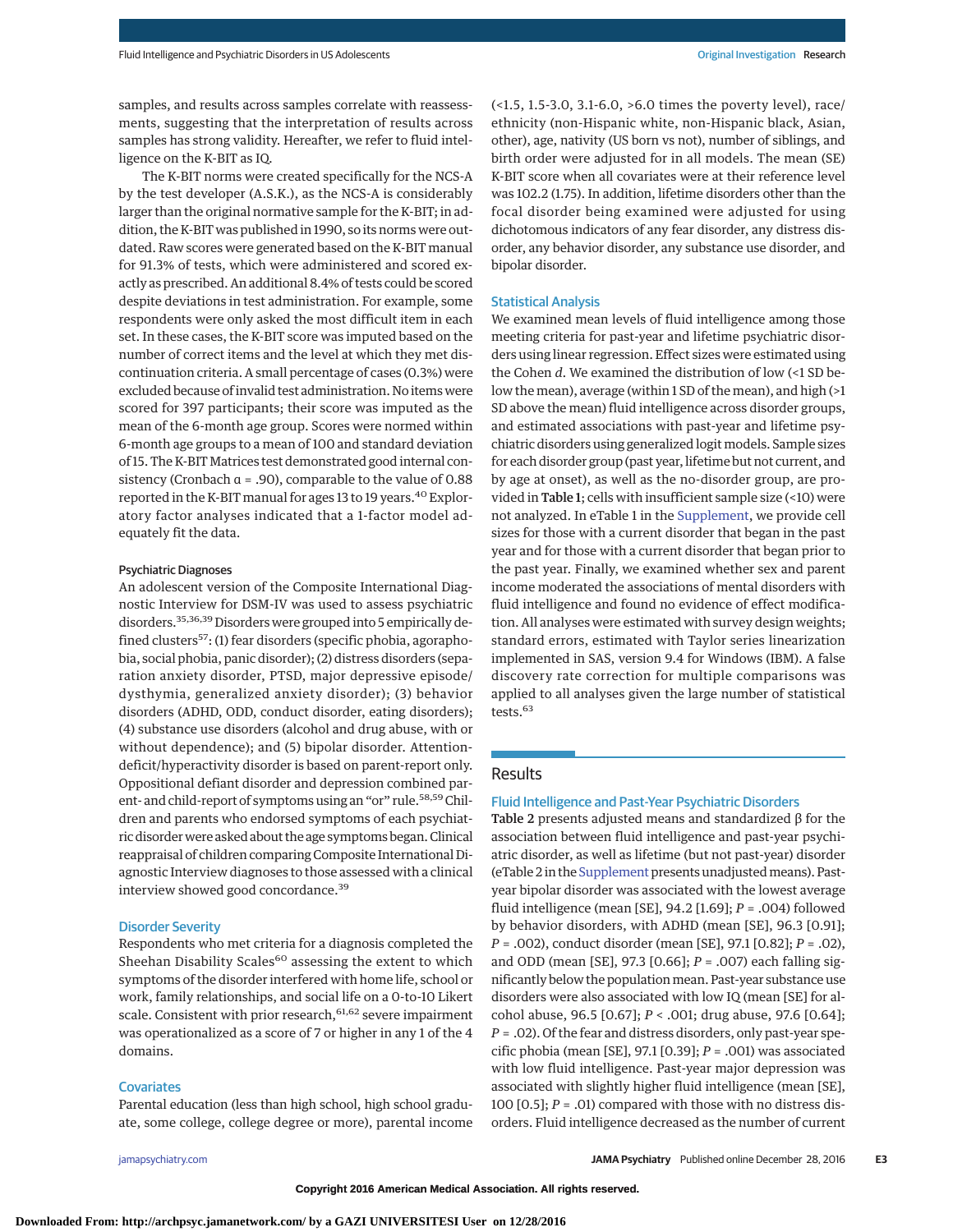|                                             | Past 12 mo Disorders, All Ages |      |                           | Prior to Past 1 mo but Not Current Disorder,<br><b>All Ages</b> |               |      |                           |                |                |                 |           |
|---------------------------------------------|--------------------------------|------|---------------------------|-----------------------------------------------------------------|---------------|------|---------------------------|----------------|----------------|-----------------|-----------|
|                                             | <b>Total</b>                   |      | <b>Fluid Intelligence</b> |                                                                 | <b>Total</b>  |      | <b>Fluid Intelligence</b> |                |                | Age at Onset, y |           |
| <b>Disorder</b>                             | $(N = 10073)$                  | Low  | <b>Middle</b>             | High                                                            | $(N = 10073)$ | Low  | Middle                    | High           | $4 - 8$        | $9 - 12$        | $13 - 17$ |
| Fear disorders                              |                                |      |                           |                                                                 |               |      |                           |                |                |                 |           |
| Specific phobia                             | 1621                           | 365  | 1058                      | 198                                                             | 357           | 58   | 253                       | 46             | 1628           | 315             | 35        |
| Agoraphobia                                 | 217                            | 55   | 126                       | 36                                                              | 73            | 18   | 45                        | 10             | 125            | 117             | 48        |
| Social phobia                               | 1273                           | 256  | 848                       | 169                                                             | 147           | 35   | 89                        | 23             | 556            | 640             | 224       |
| Panic disorder                              | 191                            | 35   | 136                       | 20                                                              | 44            | 12   | 28                        | $\overline{4}$ | 78             | 86              | 71        |
| No lifetime fear disorder                   | 7164                           | 1249 | 4824                      | 1091                                                            | 7164          | 1249 | 4824                      | 1091           |                | $\cdots$        | $\cdots$  |
| Distress disorders                          |                                |      |                           |                                                                 |               |      |                           |                |                |                 |           |
| Separation anxiety disorder                 | 162                            | 42   | 107                       | 13                                                              | 44            | 142  | 387                       | 72             | 484            | 187             | 92        |
| Posttraumatic stress disorder               | 288                            | 50   | 194                       | 44                                                              | 95            | 24   | 59                        | 12             | 107            | 102             | 174       |
| Major depressive episode/dysthymia          | 949                            | 182  | 638                       | 129                                                             | 408           | 70   | 278                       | 60             | 207            | 495             | 655       |
| Generalized anxiety disorder                | 176                            | 41   | 111                       | 24                                                              | 121           | 25   | 80                        | 16             | 66             | 98              | 133       |
| No lifetime distress disorder               | 4473                           | 818  | 3036                      | 619                                                             | 4473          | 818  | 3036                      | 619            | .              | $\cdots$        | $\cdots$  |
| <b>Behavior disorders</b>                   |                                |      |                           |                                                                 |               |      |                           |                |                |                 |           |
| Attention-deficit/hyperactivity<br>disorder | 247                            | 70   | 149                       | 28                                                              | 183           | 45   | 121                       | 17             | 327            | 78              | 23        |
| Oppositional defiant disorder               | 488                            | 113  | 328                       | 47                                                              | 554           | 117  | 352                       | 85             | 294            | 430             | 318       |
| Conduct disorder                            | 333                            | 90   | 216                       | 27                                                              | 249           | 65   | 158                       | 26             | 184            | 384             | 297       |
| Eating disorders                            | 311                            | 76   | 195                       | 40                                                              | 241           | 51   | 159                       | 31             | 42             | 194             | 316       |
| No lifetime behavior disorder               | 8103                           | 1401 | 5483                      | 1219                                                            | 8103          | 1401 | 5483                      | 1219           |                | $\cdots$        | $\cdots$  |
| Substance use disorders                     |                                |      |                           |                                                                 |               |      |                           |                |                |                 |           |
| Alcohol abuse                               | 504                            | 110  | 344                       | 50                                                              | 170           | 36   | 116                       | 18             | $\overline{4}$ | 51              | 619       |
| Drug abuse                                  | 548                            | 107  | 376                       | 65                                                              | 328           | 64   | 234                       | 30             | $\overline{4}$ | 81              | 791       |
| No lifetime substance use disorder          | 8912                           | 1620 | 5951                      | 1341                                                            | 8912          | 1620 | 5951                      | 1341           |                | $\cdots$        | $\cdots$  |
| Other disorders                             |                                |      |                           |                                                                 |               |      |                           |                |                |                 |           |
| Bipolar disorder                            | 113                            | 32   | 69                        | 12                                                              | 22            | 6    | 15                        | $\mathbf{1}$   | 20             | 47              | 68        |
| No lifetime bipolar disorder                | 8831                           | 1591 | 5905                      | 1335                                                            | 8831          | 1591 | 5905                      | 1335           | $\cdots$       | $\cdots$        | $\cdots$  |

#### Table 1. Sample Sizes for Each Disorder Group Used in the Analysis

disorders increased. Effect sizes for these associations are provided in eTable 3 in the [Supplement.](http://jama.jamanetwork.com/article.aspx?doi=10.1001/jamapsychiatry.2016.3723&utm_campaign=articlePDF%26utm_medium=articlePDFlink%26utm_source=articlePDF%26utm_content=jamapsychiatry.2016.3723) In eTable 4 in the [Supple](http://jama.jamanetwork.com/article.aspx?doi=10.1001/jamapsychiatry.2016.3723&utm_campaign=articlePDF%26utm_medium=articlePDFlink%26utm_source=articlePDF%26utm_content=jamapsychiatry.2016.3723)[ment,](http://jama.jamanetwork.com/article.aspx?doi=10.1001/jamapsychiatry.2016.3723&utm_campaign=articlePDF%26utm_medium=articlePDFlink%26utm_source=articlePDF%26utm_content=jamapsychiatry.2016.3723) we separate current disorders into those that began in the past 12 months vs those that began earlier. There were no significant associations between IQ and psychiatric disorders for disorders that began in the past 12 months (however, sample sizes were small).

## Fluid Intelligence and Lifetime Psychiatric Disorders

Adjusted means of fluid intelligence for those meeting criteria for a lifetime but not current disorder are in Table 2 (eTable 5 in the [Supplement](http://jama.jamanetwork.com/article.aspx?doi=10.1001/jamapsychiatry.2016.3723&utm_campaign=articlePDF%26utm_medium=articlePDFlink%26utm_source=articlePDF%26utm_content=jamapsychiatry.2016.3723) presents adjusted means for lifetime disorders, regardless of past-year status). Associations with fluid intelligence were uniformly attenuated compared with pastyear disorders, with 1 exception: past separation anxiety disorder was associated with low IQ (mean [SE], 97.2 [0.61]; *P* = .01). No association was observed between fluid intelligence and number of lifetime disorders.

## Distribution of Fluid Intelligence by Psychiatric Disorder

Table 3 describes the proportion of adolescents with high, medium, and low IQ by psychiatric disorder status. Adjusted multinomial odds ratios for these distributions are in Table 4. Multiple past-year disorders had a larger proportion of adolescents in the low IQ range than those without a disorder, including bipolar disorder, all behavior disorders, alcohol abuse, separation anxiety disorder, specific phobia, and agoraphobia. The pattern was largely similar for lifetime but not past-year disorders, but was significant only for separation anxiety disorder, conduct disorder, and drug abuse. In eTable 6 in the [Supplement,](http://jama.jamanetwork.com/article.aspx?doi=10.1001/jamapsychiatry.2016.3723&utm_campaign=articlePDF%26utm_medium=articlePDFlink%26utm_source=articlePDF%26utm_content=jamapsychiatry.2016.3723) we provide distributions of high, middle, and low IQ separating current disorders into those beginning in the past year vs earlier.

## Fluid Intelligence by Psychiatric Disorder Severity

Table 5 shows associations between disorder severity and fluid intelligence. Greater disorder severity was associated with lower IQ across a wide range of disorders including all fear disorders, generalized anxiety disorder, ODD, eating disorders, alcohol abuse, and bipolar disorder.

# Fluid Intelligence by Psychiatric Disorder Age at Onset

eTables 7 to 9 in the [Supplement](http://jama.jamanetwork.com/article.aspx?doi=10.1001/jamapsychiatry.2016.3723&utm_campaign=articlePDF%26utm_medium=articlePDFlink%26utm_source=articlePDF%26utm_content=jamapsychiatry.2016.3723) provide unadjusted mean differences in IQ, IQ distributions, and adjusted associations as a function of disorder age at onset. Few differences emerged by disorder age at onset.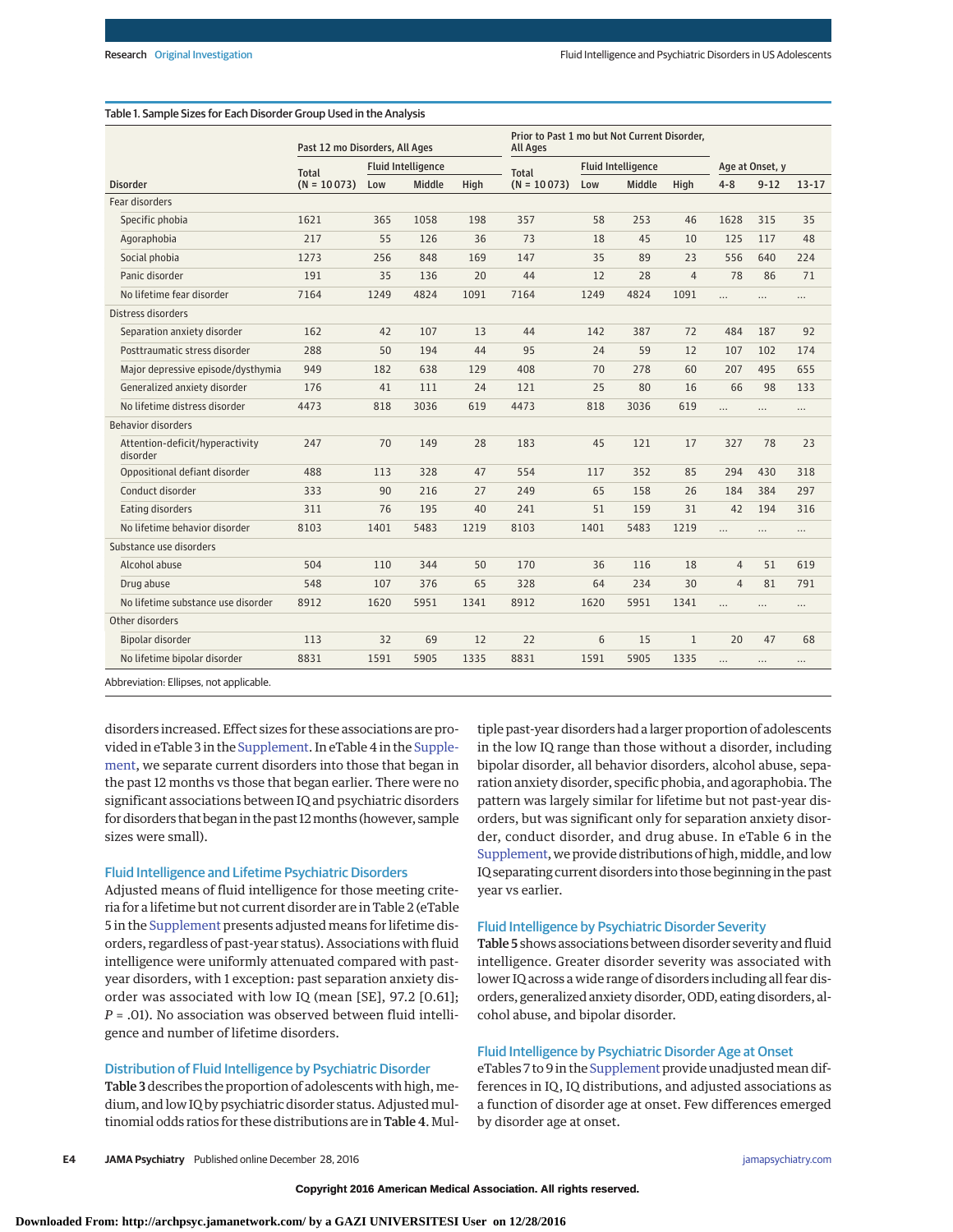|                                            | Past 12 mo Disorders | Lifetime, but Not Past 12 mo Disorders |                      |               |         |                      |
|--------------------------------------------|----------------------|----------------------------------------|----------------------|---------------|---------|----------------------|
| <b>Disorder</b>                            | IQ, Mean (SE)        | β                                      | P Value <sup>b</sup> | IQ, Mean (SE) | β       | P Value <sup>b</sup> |
| Fear disorders                             |                      |                                        |                      |               |         |                      |
| Specific phobia                            | 97.1(0.39)           | $-1.31$                                | .001                 | 99.1 (0.76)   | $-0.11$ | .89                  |
| Agoraphobia                                | 98.8 (0.98)          | $-0.45$                                | .65                  | 98.2(1.66)    | $-1.12$ | .50                  |
| Social phobia                              | 98.6 (0.43)          | $-0.51$                                | .25                  | 97.4(1.17)    | $-1.67$ | .15                  |
| Panic disorder                             | 98.4 (1.04)          | $-0.90$                                | .39                  | 97(2.10)      | $-2.34$ | .27                  |
| None                                       | 99.1 (0.22)          |                                        |                      | 99.1 (0.22)   |         |                      |
| Distress disorders                         |                      |                                        |                      |               |         |                      |
| Separation anxiety disorder                | 96.8(1.13)           | $-1.89$                                | .10                  | 97.2(0.61)    | $-1.56$ | .01                  |
| Posttraumatic stress disorder <sup>c</sup> | 99.7 (0.88)          | 0.94                                   | .29                  | 96.8(1.46)    | $-1.92$ | .19                  |
| Major depressive episode/dysthymia         | 100(0.50)            | 1.32                                   | .01                  | 99.7 (0.72)   | 1.07    | .14                  |
| Generalized anxiety disorder               | 97.6(1.11)           | $-1.12$                                | .32                  | 96.7(1.30)    | $-2.05$ | .12                  |
| None                                       | 98.8 (0.25)          |                                        |                      | 98.8 (0.25)   |         |                      |
| <b>Behavior disorders</b>                  |                      |                                        |                      |               |         |                      |
| Attention-deficit/hyperactivity disorder   | 96.3(0.91)           | $-2.91$                                | .002                 | 97.2(1.05)    | $-2.02$ | .05                  |
| Oppositional defiant disorder              | 97.3(0.66)           | $-1.81$                                | .007                 | 98.6 (0.62)   | $-0.50$ | .42                  |
| Conduct disorder                           | 97.1(0.82)           | $-1.94$                                | .02                  | 97.6 (0.91)   | $-1.44$ | .12                  |
| Eating disorders                           | 97.9 (0.82)          | $-1.28$                                | .12                  | 98.4 (0.91)   | $-0.81$ | .37                  |
| None                                       | 99.1 (0.21)          |                                        |                      | 99.1 (0.21)   |         |                      |
| Substance use disorders                    |                      |                                        |                      |               |         |                      |
| Alcohol abuse                              | 96.5(0.67)           | $-2.60$                                | 15001                | 97.6(1.10)    | $-1.49$ | .18                  |
| Drug abuse                                 | 97.6 (0.64)          | $-1.44$                                | .02                  | 97.9 (0.81)   | $-1.18$ | .14                  |
| None                                       | 99.1 (0.21)          |                                        |                      | 99.1 (0.21)   |         |                      |
| Other disorders                            |                      |                                        |                      |               |         |                      |
| Bipolar disorder                           | 94.2 (1.69)          | $-4.97$                                | .004                 | 98.3 (3.05)   | $-0.90$ |                      |
| No bipolar disorder                        | 99.2 (0.21)          |                                        |                      | 99.2 (0.21)   |         | .77                  |
| Total No. of disorders                     |                      |                                        |                      |               |         |                      |
| $\mathbf{1}$                               | 98.2 (0.42)          | $-0.99$                                | .02                  | 99.7 (0.51)   | 0.88    | .09                  |
| $\overline{2}$                             | 98.2 (0.54)          | $-0.97$                                | .08                  | 97.5(1.08)    | $-1.25$ | .24                  |
| $\geq$ 3                                   | 97.8 (0.43)          | $-1.36$                                | .002                 | 95.9 (1.76)   | $-2.93$ | .10                  |
| $\overline{0}$                             | 98.8 (0.21)          |                                        |                      | 98.8 (0.21)   |         |                      |

| Table 2. Variation in Fluid Intelligence <sup>a</sup> as a Function of Psychiatric Disorders in a Population-Representative Sample of 10073 Adolescents |
|---------------------------------------------------------------------------------------------------------------------------------------------------------|
|---------------------------------------------------------------------------------------------------------------------------------------------------------|

<sup>a</sup> Scores were first normed in the sample by 6-month age groups for mean of 100 and SD of 15. Predicted means were estimated from linear regression models controlling for parental education, race/ethnicity, age, nativity (US born vs not), number of siblings, birth order, and nonfocal disorder groups.

reference group of no disorder in that category. For example, mean IQ among those with specific phobia is compared with those with no fear disorder. All P values are false discovery rate adjusted.

 $b$  P values are for the comparison between each disorder category and a

<sup>c</sup> Among those with a lifetime exposure to a potentially traumatic event (N = 6160 [61.2% of the total sample]).

# Discussion

To our knowledge, the present study represents the first population-based study examining association of fluid intelligence with psychiatric disorders in US youth. Our analysis generates 3 central conclusions.

First, past-year bipolar disorder, disruptive behavior disorders, and substance abuse were most strongly associated with low fluid intelligence. Lower IQ has been documented among youths with these disorders in clinical samples.<sup>16-28,64,65</sup> Our population estimates indicate that mean IQ was approximately one-third of a standard deviation (approximately 5 points) lower than average among youths with bipolar disorder, behavior disorders, and substance abuse.

The associations of behavior disorders with IQ were stronger for current disorders than for disorders that had remitted. This could reflect either that behavior disorder symptomatology interferes with cognitive functioning, producing low IQ primarily for those with active symptoms, or that low IQ is observed among adolescents with behavior disorders that are chronic and involve more severe symptoms. Few adolescents had behavior disorder onsets in the past year, indicating that current disorders primarily reflect chronic cases, and low IQ was most consistently observed for adolescents with the most severe disorders. Prospective studies have documented low IQ as a precursor of behavior disorder onset.<sup>24,34</sup> Our finding that adolescents with more chronic, severe forms of behavior disorder are most likely to have lower IQ is in line with these findings, although it does not rule out the possibility that IQ changes after onset of disorder explain at least a portion of the observed associations.

Second, most fear and distress disorders were not associated with low IQ, with the exception of specific phobia and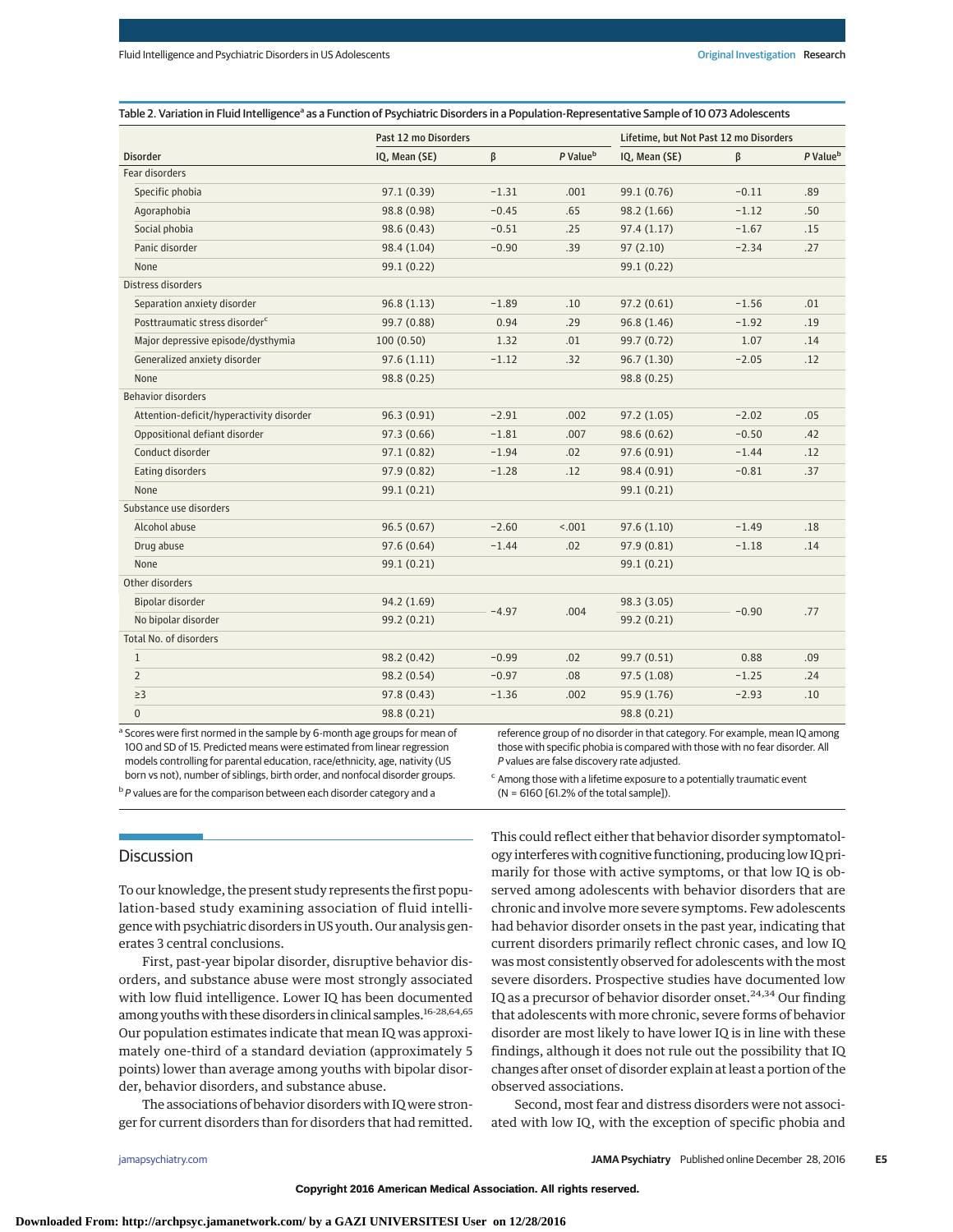Table 3. Proportion of Adolescents With Fluid Intelligence in Low, Middle, and High Range as a Function of Psychiatric Disorders in a Population-Representative Sample of 10 073 Adolescents (Unadjusted)

|                                            | $\%$ <sup>a</sup>    |                        |                      |                      |                                              |                               |                      |                      |  |
|--------------------------------------------|----------------------|------------------------|----------------------|----------------------|----------------------------------------------|-------------------------------|----------------------|----------------------|--|
|                                            | Past 12 mo Disorders |                        |                      |                      | Prior to Past 12 mo but Not Current Disorder |                               |                      |                      |  |
| <b>Disorder</b>                            | Low<br>$(n = 1852)$  | Middle<br>$(n = 6757)$ | High<br>$(n = 1464)$ | P Value <sup>b</sup> | Low<br>$(n = 1852)$                          | <b>Middle</b><br>$(n = 6757)$ | High<br>$(n = 1464)$ | P Value <sup>b</sup> |  |
| Fear disorders                             |                      |                        |                      |                      |                                              |                               |                      |                      |  |
| Specific phobia                            | 22.5                 | 65.3                   | 12.2                 | .001                 | 16.3                                         | 70.9                          | 12.9                 | .36                  |  |
| Agoraphobia                                | 25.4                 | 58.1                   | 16.6                 | .03                  | 24.7                                         | 61.6                          | 13.7                 | .36                  |  |
| Social phobia                              | 20.1                 | 66.6                   | 13.3                 | .21                  | 23.8                                         | 60.5                          | 15.7                 | .36                  |  |
| Panic disorder                             | 18.3                 | 71.2                   | 10.5                 | .26                  | 27.3                                         | 63.6                          | 9.1                  | .36                  |  |
| Any fear disorder                          | 21.1                 | 66.2                   | 12.8                 | .001                 | 20.7                                         | 66.5                          | 12.8                 | .005                 |  |
| No fear disorder                           | 17.4                 | 67.3                   | 15.2                 |                      | 17.4                                         | 67.3                          | 15.2                 |                      |  |
| Distress disorders                         |                      |                        |                      |                      |                                              |                               |                      |                      |  |
| Separation anxiety disorder                | 25.9                 | 66.1                   | 8.0                  | .02                  | 23.6                                         | 64.4                          | 12.0                 | .03                  |  |
| Posttraumatic stress disorder <sup>c</sup> | 17.4                 | 67.4                   | 15.3                 | .37                  | 25.3                                         | 62.1                          | 12.6                 | .61                  |  |
| Major depressive episode/dysthymia         | 19.2                 | 67.2                   | 13.6                 | .61                  | 17.2                                         | 68.1                          | 14.7                 | .84                  |  |
| Generalized anxiety disorder               | 23.3                 | 63.1                   | 13.6                 | .37                  | 20.7                                         | 66.1                          | 13.2                 | .84                  |  |
| Any distress disorder                      | 18.1                 | 67.1                   | 14.7                 | .37                  | 20.5                                         | 66.1                          | 13.4                 | .06                  |  |
| No distress disorder                       | 17.8                 | 67.4                   | 14.8                 |                      | 17.8                                         | 67.4                          | 14.8                 |                      |  |
| <b>Behavior disorders</b>                  |                      |                        |                      |                      |                                              |                               |                      |                      |  |
| Attention-deficit/hyperactivity disorder   | 28.3                 | 60.3                   | 11.3                 | .001                 | 24.6                                         | 66.1                          | 9.3                  | .053                 |  |
| Oppositional defiant disorder              | 23.2                 | 67.2                   | 9.6                  | .001                 | 21.1                                         | 63.5                          | 15.3                 | .20                  |  |
| Conduct disorder                           | 27.0                 | 64.9                   | 8.1                  | .001                 | 26.1                                         | 63.5                          | 10.4                 | .01                  |  |
| Eating disorders                           | 24.4                 | 62.7                   | 12.9                 | .02                  | 21.2                                         | 66.0                          | 12.9                 | .42                  |  |
| Any behavior disorder                      | 24.6                 | 64.6                   | 10.8                 | .001                 | 22.9                                         | 64.7                          | 12.4                 | .01                  |  |
| No behavior disorder                       | 17.3                 | 67.7                   | 15.0                 |                      | 17.3                                         | 67.7                          | 15.0                 |                      |  |
| Substance use disorders                    |                      |                        |                      |                      |                                              |                               |                      |                      |  |
| Alcohol abuse                              | 21.8                 | 68.3                   | 9.9                  | .01                  | 21.2                                         | 68.2                          | 10.6                 | .23                  |  |
| Drug abuse                                 | 19.5                 | 68.6                   | 11.9                 | .18                  | 19.5                                         | 71.3                          | 9.2                  | .04                  |  |
| Any substance disorder                     | 20.5                 | 68.6                   | 10.9                 | .01                  | 20.0                                         | 69.4                          | 10.6                 | .009                 |  |
| No substance use disorder                  | 18.2                 | 66.8                   | 15.1                 |                      | 18.2                                         | 66.8                          | 15.1                 |                      |  |
| Other disorders                            |                      |                        |                      |                      |                                              |                               |                      |                      |  |
| Bipolar disorder                           | 28.3                 | 61.0                   | 10.6                 |                      | 27.3                                         | 68.2                          | 4.6                  |                      |  |
| No bipolar disorder                        | 18.3                 | 67.2                   | 14.6                 | .02                  | 18.3                                         | 67.2                          | 14.6                 | .29                  |  |
| Total No. of disorders                     |                      |                        |                      |                      |                                              |                               |                      |                      |  |
| $1\,$                                      | 19.1                 | 68.3                   | 12.5                 | .64                  | 16.9                                         | 67.6                          | 14.6                 | .76                  |  |
| $\overline{2}$                             | 16.2                 | 69.9                   | 13.9                 | .64                  | 22.5                                         | 68.8                          | 8.7                  | .76                  |  |
| $\geq$ 3                                   | 22.5                 | 66.1                   | 11.5                 | .22                  | 25.4                                         | 65.1                          | 9.5                  | .76                  |  |
| Any                                        | 20.1                 | 67.6                   | 12.3                 | .22                  | 18.3                                         | 67.6                          | 14.0                 | .88                  |  |
| $\overline{0}$                             | 18.4                 | 67.0                   | 14.6                 |                      | 18.4                                         | 67.0                          | 14.6                 |                      |  |

<sup>a</sup> Numerators for all percentages are provided in Table 1.

 $b$  P values are for  $\chi^2$  comparisons between each disorder category and a reference group of no disorder in that category. For example, mean IQ among those with specific phobia is compared with those with no fear disorder.

All P values are false discovery rate adjusted.

<sup>c</sup> Among those with a lifetime exposure to a potentially traumatic event (N = 6160 [61.2% of the total sample]).

separation anxiety disorder, which are among the earliestonset fear and distress disorders.<sup>57</sup> Specific phobia, in particular, has been shown to explain ameaningful proportion of lateronset mental disorders.<sup>66</sup> These disorders thus appear to represent an early liability to internalizing psychiatric disorders; our results suggest that this liability may be associated with low IQ. Past-year specific phobia was associated with IQ, but lifetime disorder was not. Specific phobia is often a persistent condition,<sup>66,67</sup> and this pattern could reflect an association of low IQ with persistent, but not transient, phobia. Alternatively, it may be that current symptoms of phobia interfered with performance due to test anxiety. In contrast, separation anxiety was related to IQ when experienced prior to the past year but not currently. Given the high prevalence of these disorders, <sup>66,68</sup> greater research is needed on neuropsychological correlates of early-onset fear and distress disorders.

We found no association between PTSD and IQ. This diverges from prior research, which has consistently demonstrated that low IQ is a risk factor for PTSD onset after trauma.29,69-71 However, most prior work has been conducted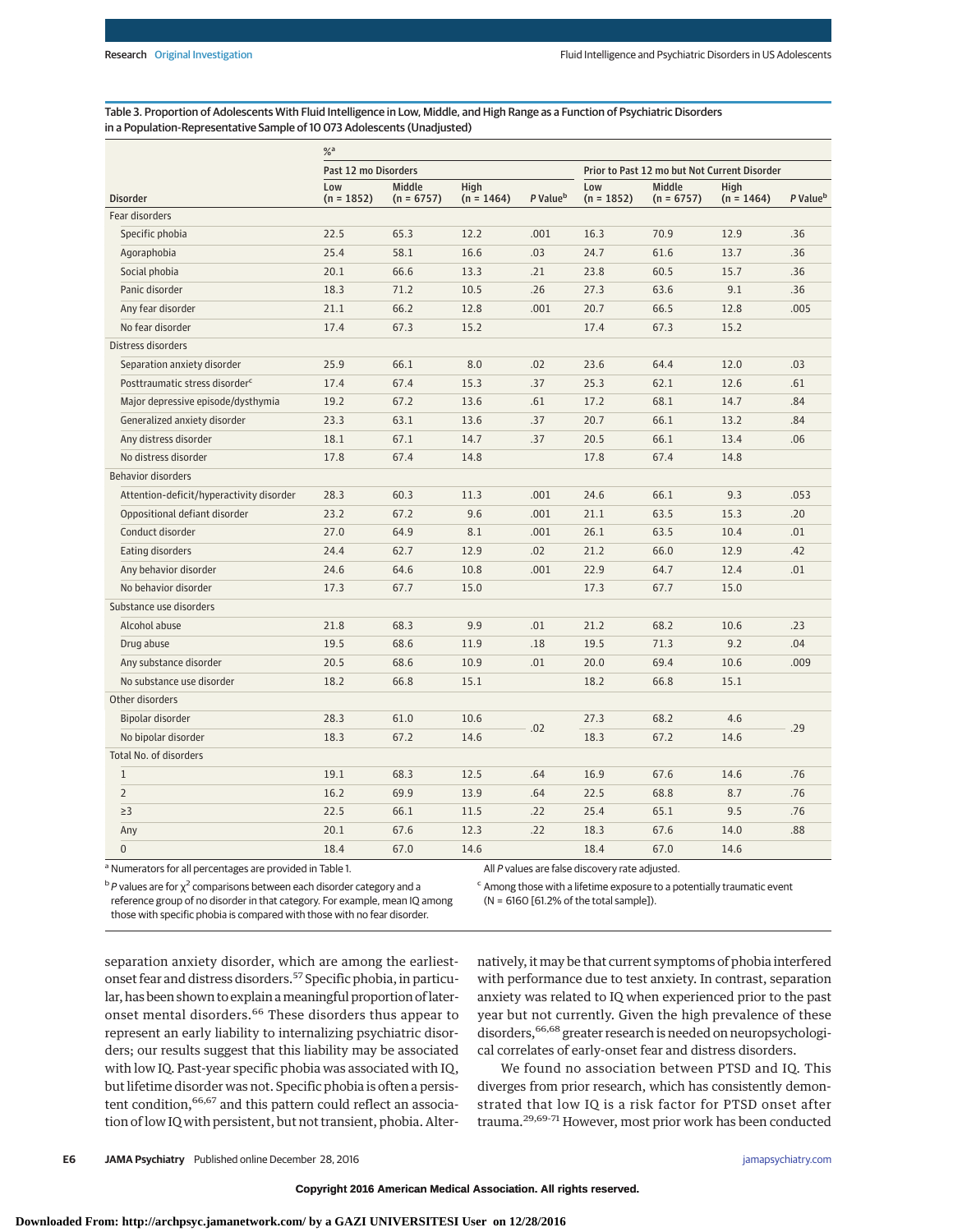## Table 4. Multinomial Logistic Regression Models Measuring the Odds of High, Medium, or Low Fluid Intelligence by Age at Onset of Each Disorder<sup>a</sup>

|                                             | Odds Ratio (95% CI) <sup>b</sup><br>$(N = 10073)$ |                 |                                      |                  |  |  |
|---------------------------------------------|---------------------------------------------------|-----------------|--------------------------------------|------------------|--|--|
|                                             | Past 12 mo and Lifetime Disorders                 |                 | Lifetime but Not Past 12 mo Disorder |                  |  |  |
| <b>Disorder</b>                             | Low                                               | Middle          | Low                                  | <b>Middle</b>    |  |  |
| Fear disorders                              |                                                   |                 |                                      |                  |  |  |
| Specific phobia                             | $1.20(1.0-1.5)$                                   | $1.06(0.9-1.3)$ | $1.08(0.7-1.6)$                      | $1.21(0.9-1.7)$  |  |  |
| Agoraphobia                                 | $0.70(0.4-1.1)$                                   | $0.59(0.4-0.9)$ | $1.22(0.5-2.7)$                      | $0.90(0.4-1.8)$  |  |  |
| Social phobia                               | $1.02(0.8-1.3)$                                   | $1.02(0.8-1.2)$ | $1.17(0.7-2.0)$                      | $0.79(0.5-1.3)$  |  |  |
| Panic disorder                              | $1.11(0.6-2.0)$                                   | $1.25(0.8-2.0)$ | $2.14(0.7-6.9)$                      | $1.45(0.5-4.2)$  |  |  |
| Distress disorders                          |                                                   |                 |                                      |                  |  |  |
| Separation anxiety disorder                 | $1.70(0.9-3.3)$                                   | $1.46(0.8-2.7)$ | $1.38(1.0-1.9)$                      | $1.04(0.8-1.4)$  |  |  |
| Posttraumatic stress disorder <sup>c</sup>  | $0.73(0.5-1.1)$                                   | $0.81(0.6-1.1)$ | $1.21(0.6-2.5)$                      | $0.93(0.5-1.8)$  |  |  |
| Major depressive<br>episode/dysthymia       | $0.86(0.7-1.1)$                                   | $0.94(0.8-1.2)$ | $0.81(0.6-1.2)$                      | $0.93(0.7-1.2)$  |  |  |
| Generalized anxiety disorder                | $1.40(0.8-2.4)$                                   | $0.92(0.6-1.5)$ | $1.35(0.7-2.6)$                      | $1.05(0.6-1.8)$  |  |  |
| <b>Behavior disorders</b>                   |                                                   |                 |                                      |                  |  |  |
| Attention-deficit/hyperactivity<br>disorder | $1.79(1.1-2.9)$                                   | $1.06(0.7-1.6)$ | $1.62(0.9-2.9)$                      | $1.33(0.8-2.2)$  |  |  |
| Oppositional defiant disorder               | $1.52(1.1-2.2)$                                   | $1.26(0.9-1.7)$ | $1.06(0.8-1.4)$                      | $0.85(0.7-1.1)$  |  |  |
| Conduct disorder                            | $1.69(1.1-2.7)$                                   | $1.23(0.8-1.9)$ | $1.38(0.8-2.3)$                      | $1.05(0.7-1.6)$  |  |  |
| Eating disorders                            | $1.10(0.7-1.7)$                                   | $0.90(0.6-1.3)$ | $1.11(0.7-1.8)$                      | $0.99(0.7-1.5)$  |  |  |
| Substance use disorders                     |                                                   |                 |                                      |                  |  |  |
| Alcohol abuse                               | $1.98(1.4-2.9)$                                   | $1.69(1.2-2.3)$ | $1.59(0.9-2.9)$                      | $1.47(0.9-2.5)$  |  |  |
| Drug abuse                                  | $1.39(1.0-2.0)$                                   | $1.36(1.0-1.8)$ | $1.72(1.1-2.7)$                      | $1.72(1.2-2.6)$  |  |  |
| Other disorders                             |                                                   |                 |                                      |                  |  |  |
| Bipolar disorder                            | $2.30(0.9-5.9)$                                   | $1.20(0.5-3.0)$ | $3.76(0.4-34.6)$                     | $3.10(0.4-25.0)$ |  |  |
| Total No. of disorders                      |                                                   |                 |                                      |                  |  |  |
| $\mathbf{1}$                                | $1.11(0.9-1.4)$                                   | $1.12(0.9-1.3)$ | $0.87(0.7-1.1)$                      | $0.94(0.8-1.2)$  |  |  |
| $\overline{2}$                              | $1.08(0.8-1.4)$                                   | $1.10(0.9-1.4)$ | $1.90(1.0-3.5)$                      | $1.63(0.9-2.8)$  |  |  |
| $\geq$ 3                                    | $1.42(1.1-1.8)$                                   | $1.19(1.0-1.5)$ | $2.20(0.8-5.8)$                      | $1.51(0.6-3.6)$  |  |  |

a Models were adjusted for parental education, race/ethnicity, age, nativity (US born vs not), number of siblings, birth order, and nonfocal disorder groups.

<sup>c</sup> Among those with a lifetime exposure to a potentially traumatic event (n = 6160 [61.2% of the total sample]).

in military samples returning from active combat. Military samples are not representative of the general population, nor are they composed of adolescents in our age range. Furthermore, considerable disagreement exists regarding the validity of the association between IQ and PTSD in military samples<sup>72,73</sup> because IQ may select service members into degree of combat exposure. Our results are not consistent with theories that low IQ is a vulnerability factor for the development of PTSD after trauma, at least among youth.

Third, past-year depression was associated with slightly higher mean IQ, although we should note that the effect size was small, but statistically significant due to the high prevalence of major depression in adolescence.<sup>74</sup> It has frequently been argued that children with very high IQmay exhibit higher rates of bipolar disorder,<sup>75-77</sup> as well as social withdrawal and avoidance.78We find no support for a link between high IQ and bipolar disorder at the population level, but the observed association with depression warrants further exploration because children with higher IQ may present with unique mental health concerns.

Intelligence quotient was ascertained at the time of the interview, precluding an assessment of the reciprocal relation between mental disorders and cognitive ability. Although some of the variance in IQ is stable over early development,<sup>79,80</sup> there

is also substantial plasticity in IQ.<sup>42,79,81,82</sup> While we cannot establish temporality, the associations of IQ with past-year disorders were consistently stronger than for lifetime disorders that had remitted. Although this could reflect a stronger influence of current symptoms on IQ than the reverse, the most plausible interpretation of this pattern is that current symptoms reflect the most persistent disorders, suggesting that lower IQ is associated with chronic psychiatric disorders rather than transient disorders. Future studies should examine this possibility, as measures of disorder duration were substantially co-linear with age at onset, given the young age of NCS-A participants.

Taken together, these findings indicate that children and adolescents with psychiatric disorders face challenges in learning, memory, and reasoning. This underscores the need for early identification of children with mental disorders to provide academic accommodations and treatment to promote long-term success. Although accommodations are often made for children with ADHD and behavior problems, our findings suggest that children with early-onset fear and distress disorders and adolescents with substance use disorders may also require individualized education plans and support. These findings also provide fruitful hypotheses for future research. For example, children with psychiatric disorders face lower educational and

**b** In comparison with adolescents with high fluid intelligence as the reference group.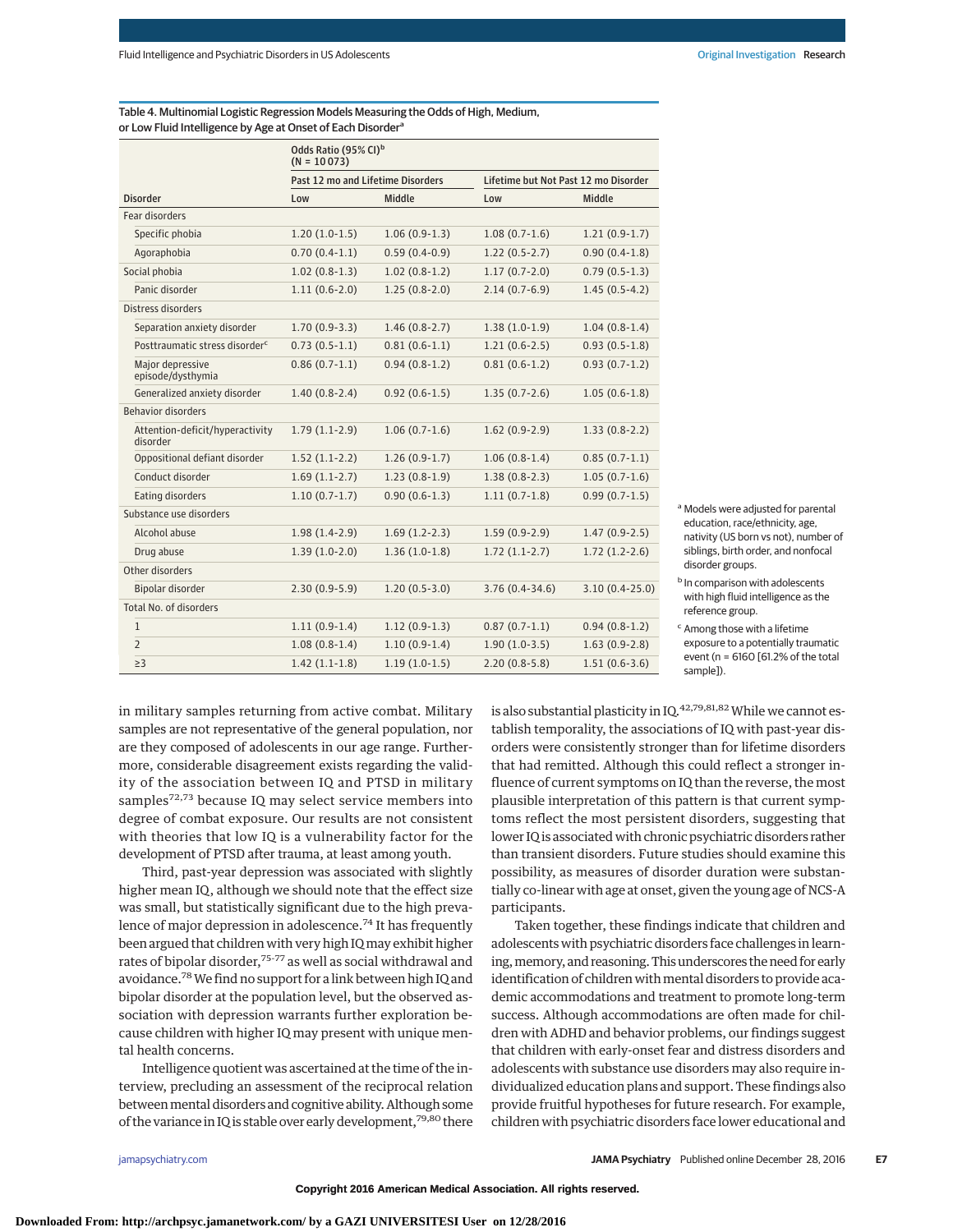Table 5. Variation in Fluid Intelligence<sup>a</sup> as a Function of Severity of Psychiatric Disorders in a Population-Representative Sample of Adolescents

|                                            | IQ, Mean (SE)                             |             |         |                      |
|--------------------------------------------|-------------------------------------------|-------------|---------|----------------------|
|                                            | <b>Disorder Severity</b><br>$(N = 10073)$ |             |         |                      |
| <b>Disorder</b>                            | Low                                       | High        | β       | P Value <sup>b</sup> |
| Fear disorders                             |                                           |             |         |                      |
| Specific phobia                            | 99.0 (0.20)                               | 94.5 (0.72) | $-4.44$ | < .001               |
| Agoraphobia                                | 98.9 (0.20)                               | 95.2 (1.04) | $-3.71$ | < 0.01               |
| Social phobia                              | 98.9 (0.20)                               | 96.9(0.62)  | $-2.05$ | .001                 |
| Panic disorder                             | 98.9 (0.20)                               | 96.3(1.03)  | $-2.58$ | .01                  |
| Distress disorders                         |                                           |             |         |                      |
| Separation anxiety disorder                | 98.8 (0.20)                               | 96.4 (1.75) | $-2.48$ | .16                  |
| Posttraumatic stress disorder <sup>c</sup> | 98.8 (0.20)                               | 99.2 (1.21) | 0.38    | .75                  |
| Major depressive episode/dysthymia         | 98.8 (0.20)                               | 99.6 (0.60) | 0.82    | .18                  |
| Generalized anxiety disorder               | 98.9 (0.20)                               | 96.3 (0.92) | $-2.55$ | .006                 |
| <b>Behavior disorders</b>                  |                                           |             |         |                      |
| Attention-deficit/hyperactivity disorder   | 98.8 (0.20)                               | 99.2 (2.36) | 0.34    | .89                  |
| Oppositional defiant disorder              | 98.9 (0.20)                               | 96.4 (0.98) | $-2.50$ | .01                  |
| Conduct disorder                           | 98.6 (0.32)                               | 97.9 (0.45) | $-0.73$ | .13                  |
| Eating disorders                           | 98.8 (0.20)                               | 91.1 (3.29) | $-7.71$ | .02                  |
| Substance use disorders                    |                                           |             |         |                      |
| Alcohol abuse                              | 98.9 (0.20)                               | 93.3(1.15)  | $-5.56$ | < 0.01               |
| Drug abuse                                 | 98.8 (0.20)                               | 97.2 (1.37) | $-1.65$ | .23                  |
| Other disorders                            |                                           |             |         |                      |
| Bipolar disorder                           | 98.9 (0.20)                               | 96.5(0.74)  | $-2.43$ | .001                 |

<sup>a</sup> Scores were first normed in the sample by 6-month age groups for a mean of 100 and SD of 15. Predicted means were estimated from linear regression models controlling for parental education, race/ethnicity, age, nativity (US born vs not), number of siblings, birth order, and nonfocal disorder groups.

 $b$  P values are for the comparison between each disorder category and a reference group of no disorder in that category. For example, mean IQ among those with specific phobia is compared with those with no fear disorder. All P values are false discovery rate adjusted.

<sup>c</sup> Among those with a lifetime exposure to a potentially traumatic event (n = 6160 [61.2% of the total sample]).

occupational functioning; these results suggest that fluid intelligence may be a mechanism in this pathway, given that higher IQ is associated with better school performance.<sup>82,83</sup>This remains to be examined in future studies.

nal data are needed to determine the extent to which earlyonset psychiatric disorders that remit influence IQ.

## Limitations

In addition to the limitation of a single time point of measurement of IQ, other limitations should be considered. The K-BIT was administered by lay interviewers, which may have increased the frequency of protocol deviations in test administration. Such deviations could have led to worse performance among children with test-taking difficulties (eg, ADHD or test anxiety). However, the K-BIT has been validated in children with intellectual disability and other challenges, <sup>49,52,53</sup> and the reliability of K-BIT Matrices was comparable for the present sample and the standardization sample. Furthermore, the K-BIT is a "Level B" test, which permits examiners without high qualifications to administer and interpret it. Psychosis was not assessed in NCS-A given low prevalence in this age group, precluding evaluation of associations with IQ. Finally, given the cross-sectional assessment, recall bias in reports of past disorders likely contributed to underreporting of past disorders, particularly those that were low in severity. This would make the IQ associations with lifetime disorders overestimates because they reflect more severe cases. Longitudi-

# Conclusions

To our knowledge, the present study is the largest assessment of IQ in US children ever conducted, and results demonstrate robust associations of IQ with a broad range of psychiatric disorders, most notably for bipolar disorder and behavior disorders—including ADHD, ODD, and conduct disorder, as well as specific phobia, separation anxiety, and substance use disorders. Although associations of IQ with bipolar disorder and behavior disorders are consistent with prior research from clinical samples, those with fear and distress disorders reveal novel relationships not observed in prior studies and call into question others, including the lack of association with PTSD. Together, these findings reflect the potential role of cognitive factors in the etiology of diverse forms of psychiatric disorders, as well as how mental disorders may influence cognitive ability. Most importantly, this work highlights the critical importance of early identification and treatment of mental disorders in youth and the potential utility of accommodations in school settings for children with a wide range of psychiatric disorders to promote long-term success.

#### ARTICLE INFORMATION

**Accepted for Publication:** November 6, 2016.

**Published Online:** December 28, 2016. doi[:10.1001/jamapsychiatry.2016.3723](http://jama.jamanetwork.com/article.aspx?doi=10.1001/jamapsychiatry.2016.3723&utm_campaign=articlePDF%26utm_medium=articlePDFlink%26utm_source=articlePDF%26utm_content=jamapsychiatry.2016.3723)

**Author Contributions:** Dr Keyes and Mr Platt had full access to all the data in the study and take

**E8 JAMA Psychiatry** Published online December 28, 2016 **(Reprinted)** and provide a state of the state of the state of the state of the state of the state of the state of the state of the state of the state of the state of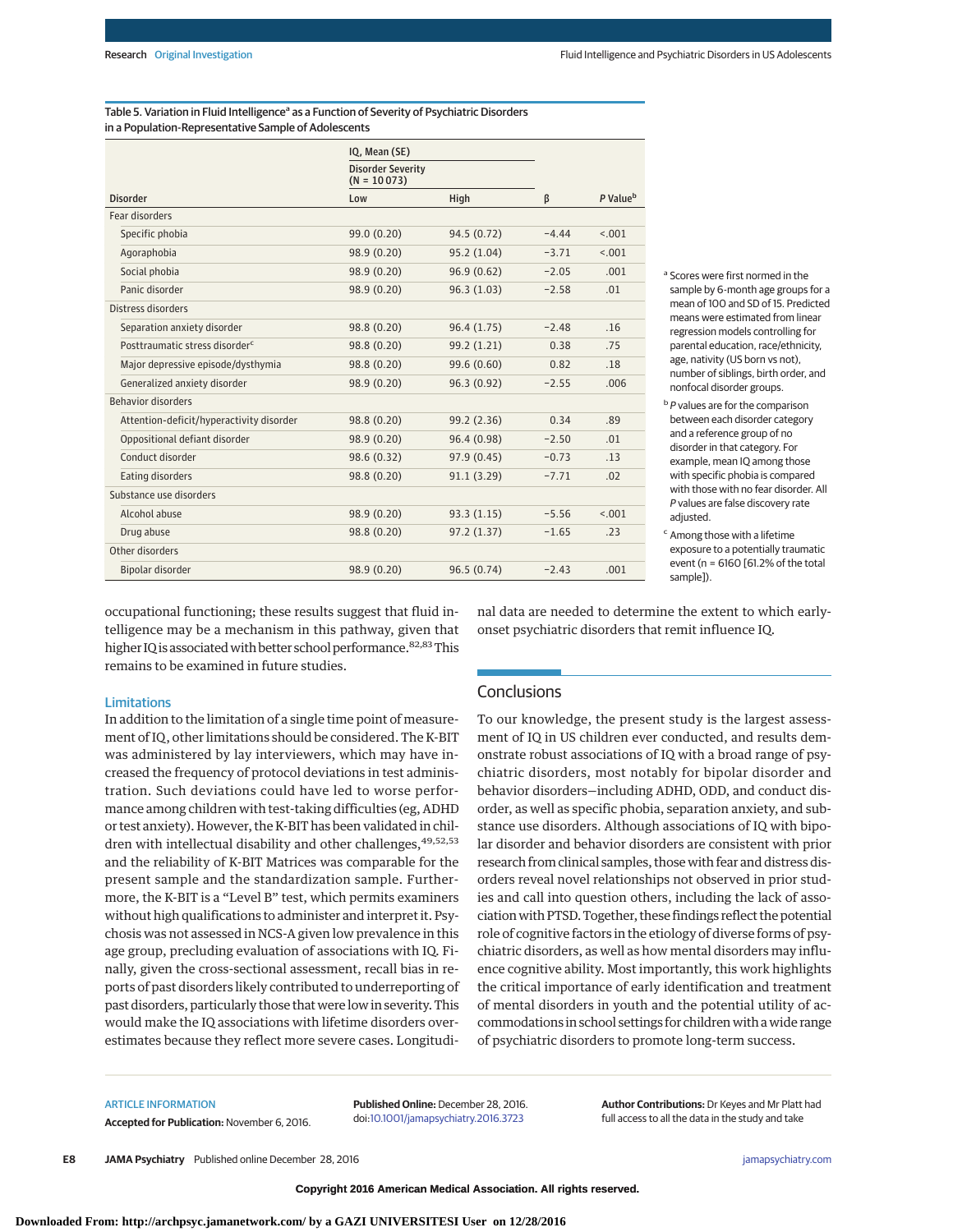responsibility for the integrity of the data and the accuracy of the data analysis.

Study concept and design: Keyes, McLaughlin. Acquisition, analysis, or interpretation of data: All authors.

Drafting of the manuscript: All authors. Critical revision of the manuscript for important intellectual content: Platt, Kaufman.

Statistical analysis: Keyes, Platt, Kaufman.

Obtained funding: McLaughlin.

Administrative, technical, or material support: McLaughlin.

Study supervision: Keyes, McLaughlin.

**Conflict of Interest Disclosures:** Dr Kaufman earns royalties from Pearson on other Kaufman tests, but the Kaufman Brief Intelligence Test is no longer published or available for purchase. No other disclosures are reported.

**Funding/Support:** The present study was funded by the National Institute on Alcohol Abuse and Alcoholism (K01AA021511 to Dr Keyes), the National Institute of Mental Health (R01-MH103291 and R01-MH106482 to Dr McLaughlin; T32 MH013043 to Mr Platt), and a Jacobs Foundation Early Career Research Fellowship (to Dr McLaughlin).

**Role of the Funder/Sponsor:** The funders had no role in the design and conduct of the study; collection, management, analysis, and interpretation of the data; preparation, review, or approval of the manuscript; and decision to submit the manuscript for publication.

**Additional Contributions:** Dahsan Gary, MPH, Department of Epidemiology, Columbia University, provided assistance with manuscript preparation, and Seth Prins, PhD, Department of Sociomedical Sciences, Columbia University, provided comments on a draft version of the manuscript. These contributions were made without additional funding or payment.

#### **REFERENCES**

**1**. Willcutt EG, Doyle AE, Nigg JT, Faraone SV, Pennington BF. Validity of the executive function theory of attention-deficit/hyperactivity disorder: a meta-analytic review. [Biol Psychiatry](https://www.ncbi.nlm.nih.gov/pubmed/15950006). 2005;57(11): [1336-1346.](https://www.ncbi.nlm.nih.gov/pubmed/15950006)

**2**. Martinussen R, Hayden J, Hogg-Johnson S, Tannock R. A meta-analysis of working memory impairments in children with attention-deficit/ hyperactivity disorder. [J Am Acad Child Adolesc](https://www.ncbi.nlm.nih.gov/pubmed/15782085) Psychiatry[. 2005;44\(4\):377-384.](https://www.ncbi.nlm.nih.gov/pubmed/15782085)

**3**. Yehuda R, Keefe RS, Harvey PD, et al. Learning and memory in combat veterans with posttraumatic stress disorder. [Am J Psychiatry](https://www.ncbi.nlm.nih.gov/pubmed/7802106). [1995;152\(1\):137-139.](https://www.ncbi.nlm.nih.gov/pubmed/7802106)

**4**. Vasterling JJ, Duke LM, Brailey K, Constans JI, Allain AN Jr, Sutker PB. Attention, learning, and memory performances and intellectual resources in Vietnam veterans: PTSD and no disorder comparisons. [Neuropsychology](https://www.ncbi.nlm.nih.gov/pubmed/11853357). 2002;16(1):5-14.

**5**. Bremner JD, Vermetten E, Afzal N, Vythilingam M. Deficits in verbal declarative memory function in women with childhood sexual abuse-related posttraumatic stress disorder.[J Nerv Ment Dis](https://www.ncbi.nlm.nih.gov/pubmed/15457106). [2004;192\(10\):643-649.](https://www.ncbi.nlm.nih.gov/pubmed/15457106)

**6**. Vasterling JJ, Brailey K. Neuropsychological findings in adults with PTSD. In: Vasterling JJ, Brewin CR, eds. Neuropsychology of PTSD: Biological, Cognitive, and Clinical Perspectives. New York, NY: Guilford Press; 2005.

**7**. Moradi AR, Doost HTN, Taghavi MR, Yule W, Dalgleish T. Everyday memory deficits in children and adolescents with PTSD: performance on the Rivermead Behavioural Memory Test. [J Child](https://www.ncbi.nlm.nih.gov/pubmed/10190337) Psychol Psychiatry[. 1999;40\(3\):357-361.](https://www.ncbi.nlm.nih.gov/pubmed/10190337)

**8**. Sternberg RJ.Handbook of Intelligence. Cambridge, England: Cambridge University Press; 2000.

**9**. Neisser U, Boodoo G, Bouchard TJ, et al. Intelligence: knowns and unknowns. Am Psychol. 1996;51(2):77-101.

**10**. Sternberg RJ. Beyond IQ: a Triarchic Theory of Human Intelligence. Cambridge, England: Cambridge University Press Archive; 1985.

**11**. Gardner HE. Intelligence Reframed: Multiple Intelligences for the 21st Century. New York, NY: Perseus Books Group; 2000.

**12**. Schneider WJ, McGrew KS. The Cattell-Horn-Carroll model of intelligence. In: Flanagar DP, Harrison PL, eds. Contemporary Intellectual Assessment: Theories, Tests, and Issues. 3rd ed. New York, NY: Guilford Press; 2012:99-144.

**13**. Catell RB. Intelligence: Its Structure Growth and Action. Amsterdam, Netherlands: North-Holland; 1971.

**14**. Caroll JB. Human Cognitive Abilities: A Survey of Factor-Analytic Studies. New York, NY: Cambridge University Press; 1993.

**15**. Benson NF, Kranzler JH, Floyd RG. Examining the integrity of measurement of cognitive abilities in the prediction of achievement: comparisons and contrasts across variables from higher-order and bifactor models.J Sch Psychol[. 2016;58\(1\):1-19.](https://www.ncbi.nlm.nih.gov/pubmed/27586067)

**16**. Rapport MD, Scanlan SW, Denney CB. Attention-deficit/hyperactivity disorder and scholastic achievement: a model of dual developmental pathways. [J Child Psychol Psychiatry](https://www.ncbi.nlm.nih.gov/pubmed/10604396). [1999;40\(8\):1169-1183.](https://www.ncbi.nlm.nih.gov/pubmed/10604396)

**17**. Mariani MA, Barkley RA. Neuropsychological and academic functioning in preschool boys with attention deficit hyperactivity disorder. Dev Neuropsychol. 1997;13:111-129.

**18**. Crosbie J, Schachar R. Deficient inhibition as a marker for familial ADHD. [Am J Psychiatry](https://www.ncbi.nlm.nih.gov/pubmed/11691696). 2001; [158\(11\):1884-1890.](https://www.ncbi.nlm.nih.gov/pubmed/11691696)

**19**. Rucklidge JJ, Tannock R. Psychiatric, psychosocial, and cognitive functioning of female adolescents with ADHD. [J Am Acad Child Adolesc](https://www.ncbi.nlm.nih.gov/pubmed/11349697) Psychiatry[. 2001;40\(5\):530-540.](https://www.ncbi.nlm.nih.gov/pubmed/11349697)

**20**. Kuntsi J, Eley TC, Taylor A, et al. Co-occurrence of ADHD and low IQ has genetic origins. [Am J Med](https://www.ncbi.nlm.nih.gov/pubmed/14681911) [Genet B Neuropsychiatr Genet](https://www.ncbi.nlm.nih.gov/pubmed/14681911). 2004;124B(1):41-47.

**21**. Cook ET, Greenberg MT, Kusche CA. The relations between emotional understanding, intellectual functioning, and disruptive behavior problems in elementary-school-aged children. [J Abnorm Child Psychol](https://www.ncbi.nlm.nih.gov/pubmed/8064029). 1994;22(2):205-219.

**22**. Dietz KR, Lavigne JV, Arend R, Rosenbaum D. Relation between intelligence and psychopathology among preschoolers. [J Clin Child Psychol](https://www.ncbi.nlm.nih.gov/pubmed/9118180). 1997;26 [\(1\):99-107.](https://www.ncbi.nlm.nih.gov/pubmed/9118180)

**23**. Kusche CA, Cook ET, Greenberg MT. Neuropsychological and cognitive functioning in children with anxiety, externalizing, and comorbid psychopathology.J Clin Child Psychol. 1993;22(2): 172-195.

**24**. White JL, Moffitt TE, Silva PA. A prospective replication of the protective effects of IQ in subjects at high risk for juvenile delinquency. [J Consult Clin](https://www.ncbi.nlm.nih.gov/pubmed/2600242) Psychol[. 1989;57\(6\):719-724.](https://www.ncbi.nlm.nih.gov/pubmed/2600242)

**25**. Fergusson DM, Horwood LJ, Lynskey MT. The effects of conduct disorder and attention deficit in middle childhood on offending and scholastic ability at age 13. [J Child Psychol Psychiatry](https://www.ncbi.nlm.nih.gov/pubmed/8408374). 1993;34 [\(6\):899-916.](https://www.ncbi.nlm.nih.gov/pubmed/8408374)

**26**. Gendreau PCG, Little T. Predicting Adult Offender Recidivism: What Works. Ottawa, Ontario, Canada: Public Works and Government Services Canada; 1997.

**27**. Vitacco MJ, Neumann CS, Jackson RL. Testing a four-factor model of psychopathy and its association with ethnicity, gender, intelligence, and violence.J Consult Clin Psychol[. 2005;73\(3\):466-476.](https://www.ncbi.nlm.nih.gov/pubmed/15982144)

**28**. Kandel E, Mednick SA, Kirkegaard-Sorensen L, et al. IQ as a protective factor for subjects at high risk for antisocial behavior. [J Consult Clin Psychol](https://www.ncbi.nlm.nih.gov/pubmed/3372829). [1988;56\(2\):224-226.](https://www.ncbi.nlm.nih.gov/pubmed/3372829)

**29**. Koenen KC, Moffitt TE, Poulton R, Martin J, Caspi A. Early childhood factors associated with the development of post-traumatic stress disorder: results from a longitudinal birth cohort. [Psychol Med](https://www.ncbi.nlm.nih.gov/pubmed/17052377). [2007;37\(2\):181-192.](https://www.ncbi.nlm.nih.gov/pubmed/17052377)

**30**. Grossman I, Kaufman AS, Mednitsky S, Scharff L, Dennis B. Neurocognitive abilities for a clinically depressed sample versus a matched control group of normal individuals. [Psychiatry Res](https://www.ncbi.nlm.nih.gov/pubmed/8208870). 1994;51(3): [231-244.](https://www.ncbi.nlm.nih.gov/pubmed/8208870)

**31**. Werry JS, Elkind GS, Reeves JC. Attention deficit, conduct, oppositional, and anxiety disorders in children: III. laboratory differences. [J Abnorm Child Psychol](https://www.ncbi.nlm.nih.gov/pubmed/3668087). 1987;15(3):409-428.

**32**. Shaffer D, Schonfeld I, O'Connor PA, et al. Neurological soft signs: their relationship to psychiatric disorder and intelligence in childhood and adolescence. [Arch Gen Psychiatry](https://www.ncbi.nlm.nih.gov/pubmed/3977551). 1985;42(4): [342-351.](https://www.ncbi.nlm.nih.gov/pubmed/3977551)

**33**. Gorlyn M, Keilp JG, Oquendo MA, Burke AK, Sackeim HA, John Mann J. The WAIS-III and major depression: absence of VIQ/PIQ differences. [J Clin](https://www.ncbi.nlm.nih.gov/pubmed/16840241) Exp Neuropsychol[. 2006;28\(7\):1145-1157.](https://www.ncbi.nlm.nih.gov/pubmed/16840241)

**34**. Moffitt TE, Caspi A. Childhood predictors differentiate life-course persistent and adolescence-limited antisocial pathways among males and females. [Dev Psychopathol](https://www.ncbi.nlm.nih.gov/pubmed/11393651). 2001;13(2): [355-375.](https://www.ncbi.nlm.nih.gov/pubmed/11393651)

**35**. Merikangas K, Avenevoli S, Costello J, Koretz D, Kessler RC. National comorbidity survey replication adolescent supplement (NCS-A): I. background and measures.[J Am Acad Child Adolesc Psychiatry](https://www.ncbi.nlm.nih.gov/pubmed/19242382). [2009;48\(4\):367-369.](https://www.ncbi.nlm.nih.gov/pubmed/19242382)

**36**. Kessler RC, Avenevoli S, Costello EJ, et al. National comorbidity survey replication adolescent supplement (NCS-A): II. overview and design. [J Am](https://www.ncbi.nlm.nih.gov/pubmed/19242381) [Acad Child Adolesc Psychiatry](https://www.ncbi.nlm.nih.gov/pubmed/19242381). 2009;48(4):380-385.

**37**. Kessler RC, Avenevoli S, Costello EJ, et al. Design and field procedures in the US National Comorbidity Survey Replication Adolescent Supplement (NCS-A). [Int J Methods Psychiatr Res](https://www.ncbi.nlm.nih.gov/pubmed/19507169). [2009;18\(2\):69-83.](https://www.ncbi.nlm.nih.gov/pubmed/19507169)

**38**. Kessler RC, Berglund P, Chiu WT, et al. The US National Comorbidity Survey Replication (NCS-R): design and field procedures. [Int J Methods Psychiatr](https://www.ncbi.nlm.nih.gov/pubmed/15297905) Res[. 2004;13\(2\):69-92.](https://www.ncbi.nlm.nih.gov/pubmed/15297905)

**39**. Kessler RC, Avenevoli S, Green J, et al. National comorbidity survey replication adolescent supplement (NCS-A): III. concordance of DSM-IV/CIDI diagnoses with clinical reassessments. [J Am Acad Child Adolesc Psychiatry](https://www.ncbi.nlm.nih.gov/pubmed/19252450). 2009;48(4): [386-399.](https://www.ncbi.nlm.nih.gov/pubmed/19252450)